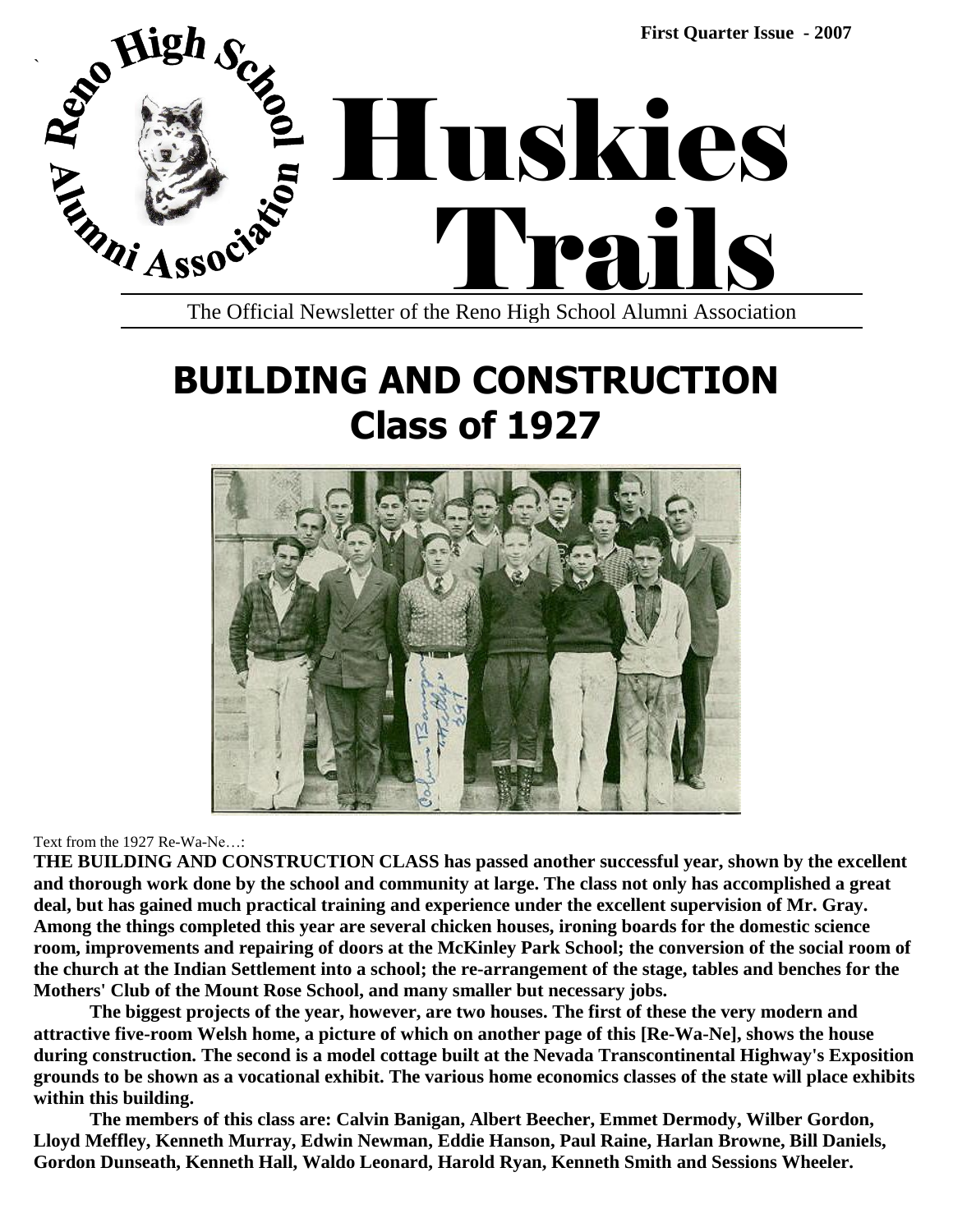

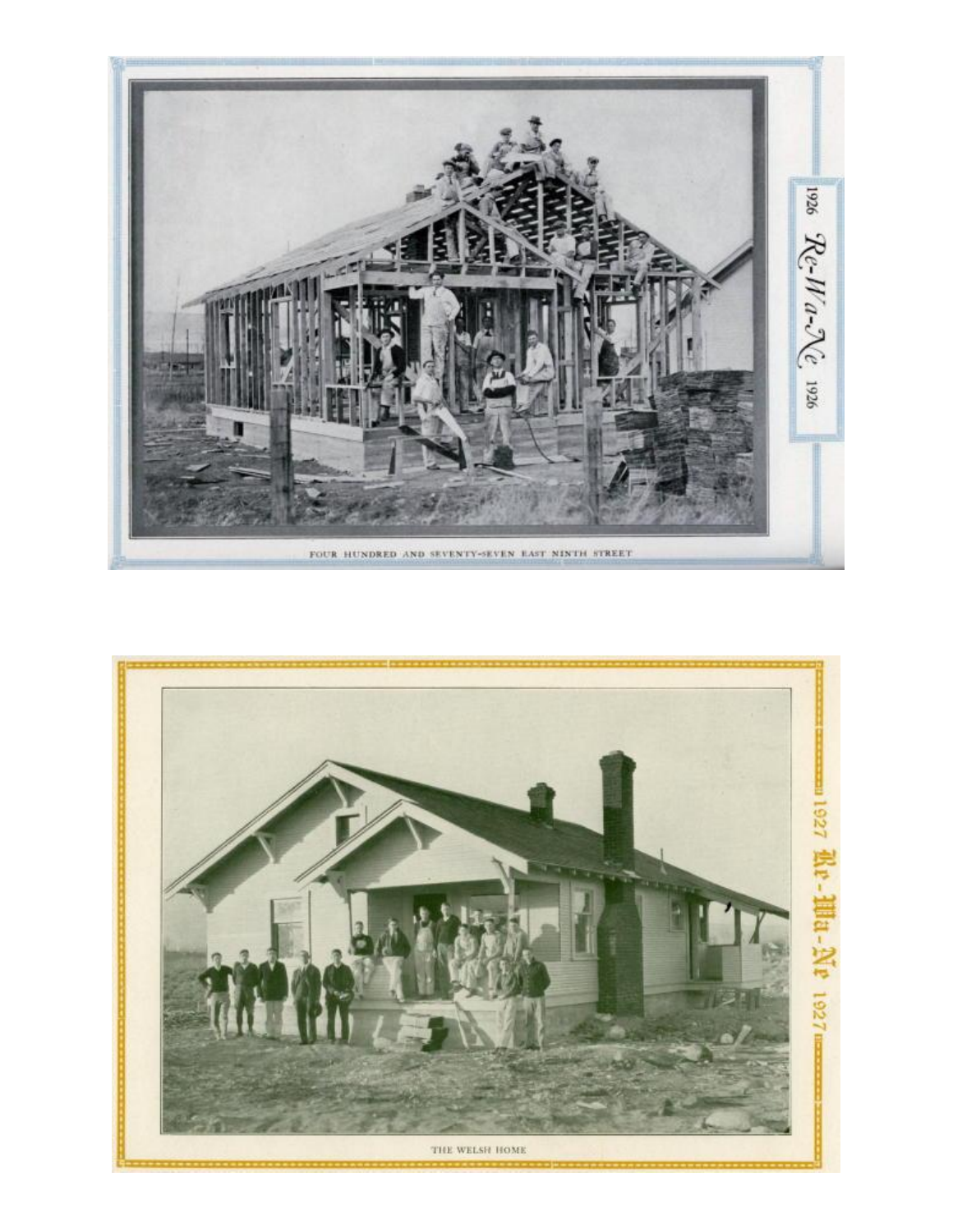**The Reno High School Vocational Training's effort to reach out to the community and conduct a fund-raising program spanned many decades and gave many students the chance to not only learn, but to realize a sense of accomplishment.**

**Examples of this program may be found in different parts of our city. Pictured below is one of the later projects, built partially at Reno High School, then transferred to the site where it was completed.**

**Projects like this one demonstrate how the school system, in concert with the community as a whole can work toward the benefit of all.**



**Drive by this home at 1840 Mayberry Drive and see what the students and teachers accomplished – while you are at it, take a trip across town to East Ninth Street. Just east of our Washoe County School District administration building – located on the site of our original Foster Field – you will see five mid-1920 era homes built as school projects. Pictured on the preceding page is 477 East Ninth Street, adjoining the ―Welsh‖ home.**

#### **Do you know your Reno history?**

- **1. What year did the sales tax go into effect?**
	- **A. What was the amount?**
	- **B. What was offered to the merchants to collect the tax?**
- **2. What was the name of the pictured highway entering Nevada from the west after 1927?**



- **3. What was the name of the Ford dealership before Jones-West Ford?**
- **4. Name the lumber mill that was where the Mayberry Industrial Park is now located?**
- **5. What was the cause of the destruction of the Mayberry Bridge?**
- **6. What were the names of the two restaurants earlier located where the Micasa Too is today?**
- **7. What business was located on the southwest corner of Sierra and West Fourth Streets in the 1950s?**
- **8. Name the Harley-Davidson/Indian motorcycle dealer during the 1940s, 50s and 60s.**
- **9. What was the original name of Northside Junior High School located on East Fourth Street?**
- **10. What year was the Harolds Club mural erected and where is it now?**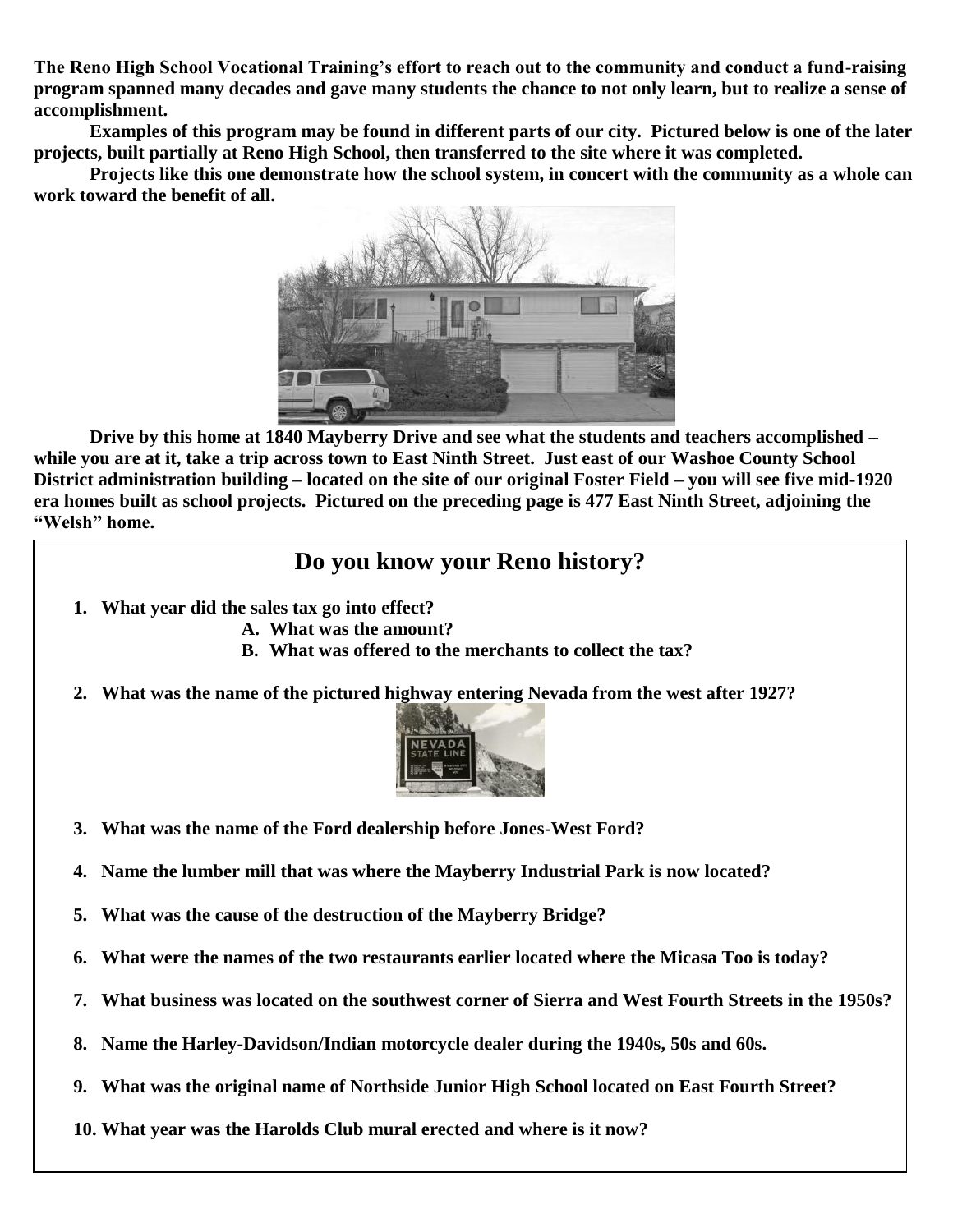### **My Grandmother**

**By Larry Pizorno**

**My grandmother Virginia turned to my grandfather Nick, saying ―I want to go to the movies, give me**  fifteen cents." Grandfather said "We cannot be that lavish with our money." Grandmother was surprised to the point that her reaction was "Well, you can bet I will never ask you for money again." She went to her **sister Mary, and together they pooled their efforts and opened a bakery and cake shop named the Dainty Cake Shoppe, in downtown Reno on Second Street. This was in the late 1920s. In the late 1930s they moved to Sierra Street. next to J.C. Penney, Sears Roebuck, and the Sunshine Card Shop.** 

**After WWII, my father, Roy Pizorno, the son of Nick and Virginia, opened the Dainty Fountain And Sweet Shoppe in the same building and they shared space. For many years it was the only home-made pastry and cake shop in Reno. It was** *THE* **place to meet and talk about any and everything while partaking of your favorite sweet.** 



In the 1950's, the unions were trying to organize Reno's work force. Roy told the union to go "away" **and the union picketed his shop for 52 weeks – a whole year. In those days all the pickets were either his friends or schoolmates; therefore he treated them as friends. Roy rolled carpet out on the sidewalk so when they were walking the picket lines they were not on cold hard concrete. He also furnished them with coffee and donuts during the winter and cold drinks in the summer.**

**While I was in high school from 1952 to '56 I worked there afternoons and the shop was a hangout for all the kids at Reno High..**

**Both businesses operated until Del Webb built the Sahara Hotel and Casino on the site in 1963.**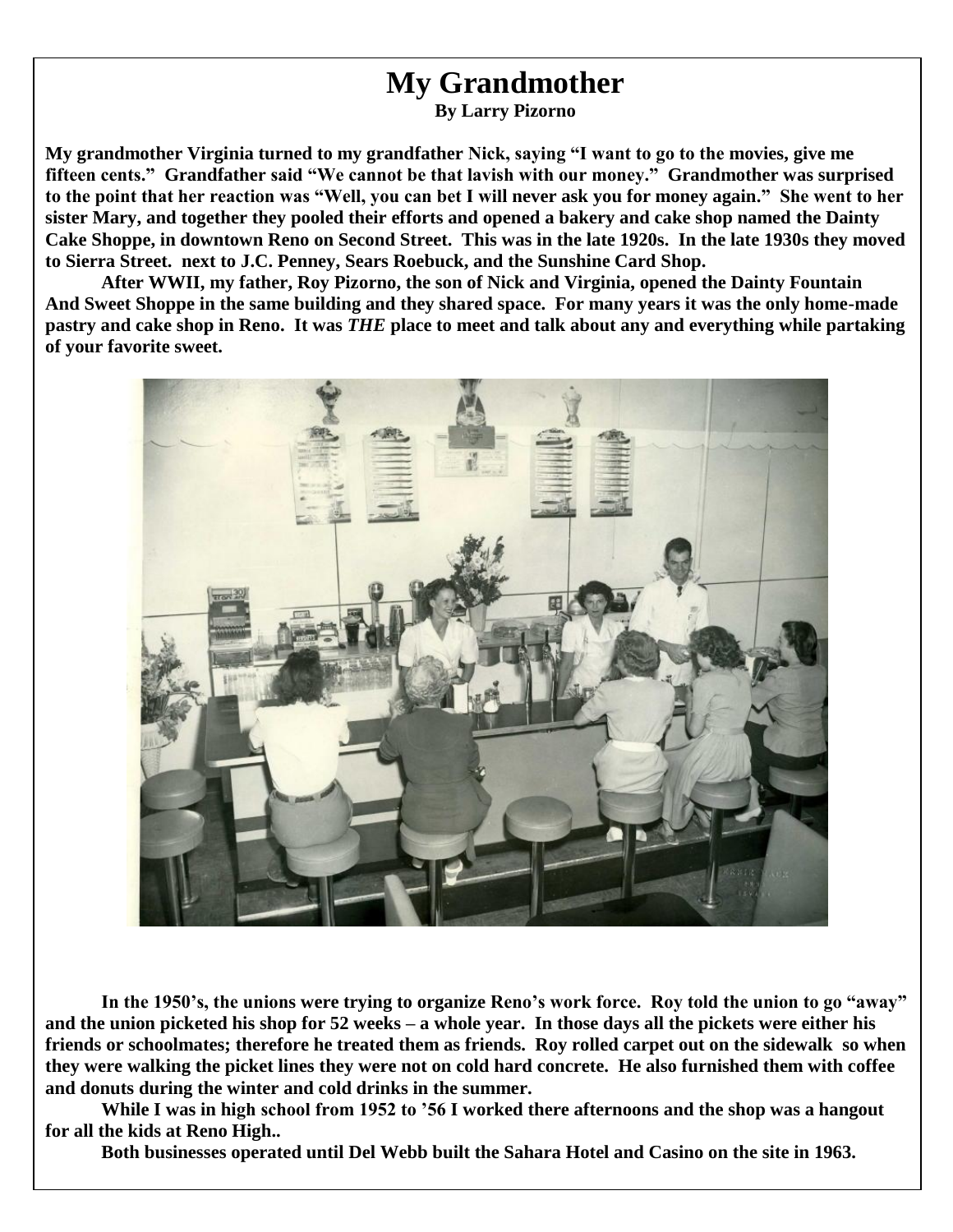#### *PRESIDENT'S MESSAGE:*

**At the January meeting, your Board of Trustees re-elected me to a second term as President. I'm grateful for the trust placed in me and look forward to another challenging and fulfilling year. Daryl Pelizzari remains on as Vice President in charge of Operations, Maurine Tuckett as Secretary, and Virginia Zorio as Treasurer. The new Vice President in charge of Membership is Cal Pettengill.**

**Cal is off to a running start! Many of you whom we refer to as "lapsed members" received our letter asking you to reconsider rejoining the Association, with many of the reasons for doing so. The response has been very good.**

**Our collection of RHS memorabilia continues to grow. The "docents" are kept busy cataloging and displaying the items. If you have anything to donate, we're happy to accept them. Daryl, as Operations Chairman, sees to it that the museum receives constant exposure. There will be many reunions this summer, and many of the groups are using our facilities for their meetings. So far, we've heard from the classes of 1947, 1952, 1957, 1982, and 1987. If we haven't been able to contact you and you are planning a reunion, please contact us. We will be happy to provide you with any help you may need.**

**Please consider using our facility for a Coffee Hour for your Reunion group some time during your celebration. There's so much to see and enjoy! Did you know that as far as we know, we're the only high school alumni association in the United States that has our own separate museum?**

**I'm pleased to tell you that Karl Breckenridge and Joan Anglin have agreed to cochair the committee to plan the All-School Picnic in 2008. Future plans will be forthcomingespecially for those classes that are planning reunions that year.**

**We're looking forward to the coming year! Please call me with suggestions or comments.**

> *Betty Jo Baker RHSAA President*

Bud Beasley, Len Crocker, Joe Granata, Frank Petersen



**RECOGNITION OF A RETIRING TRUSTEE**

**The last of our Founding Fathers has retired. At our January Board meeting, the Trustees paid tribute to one of our co-founders, past President, and long time trustee — Len Crocker.** 

**Following accolades from Board members, Len was presented with a plaque and a Certificate of Appreciation for all his years of dedicated service. In addition, the keys to the**  museum stamped with "#1" which he has carried all these years were "retired" and will be **returned to him in the form of a special memento.**

**His final contribution and parting gift to us is a history of the Association from its beginning until the present. We wanted to include as much of it as possible in this and forthcoming issues. Because of its length, however, it is now available on our website. Or better yet, drop into the Museum any Friday between 2 p.m. and 5 p.m., or Saturday between 10a.m. and 2 p.m. to view it. At the same time, you can see all the exciting things that are taking place here!** 

**Thank you, Len, for all you have done for us. We couldn't have done it without the guidance of you and your other co-founders.**

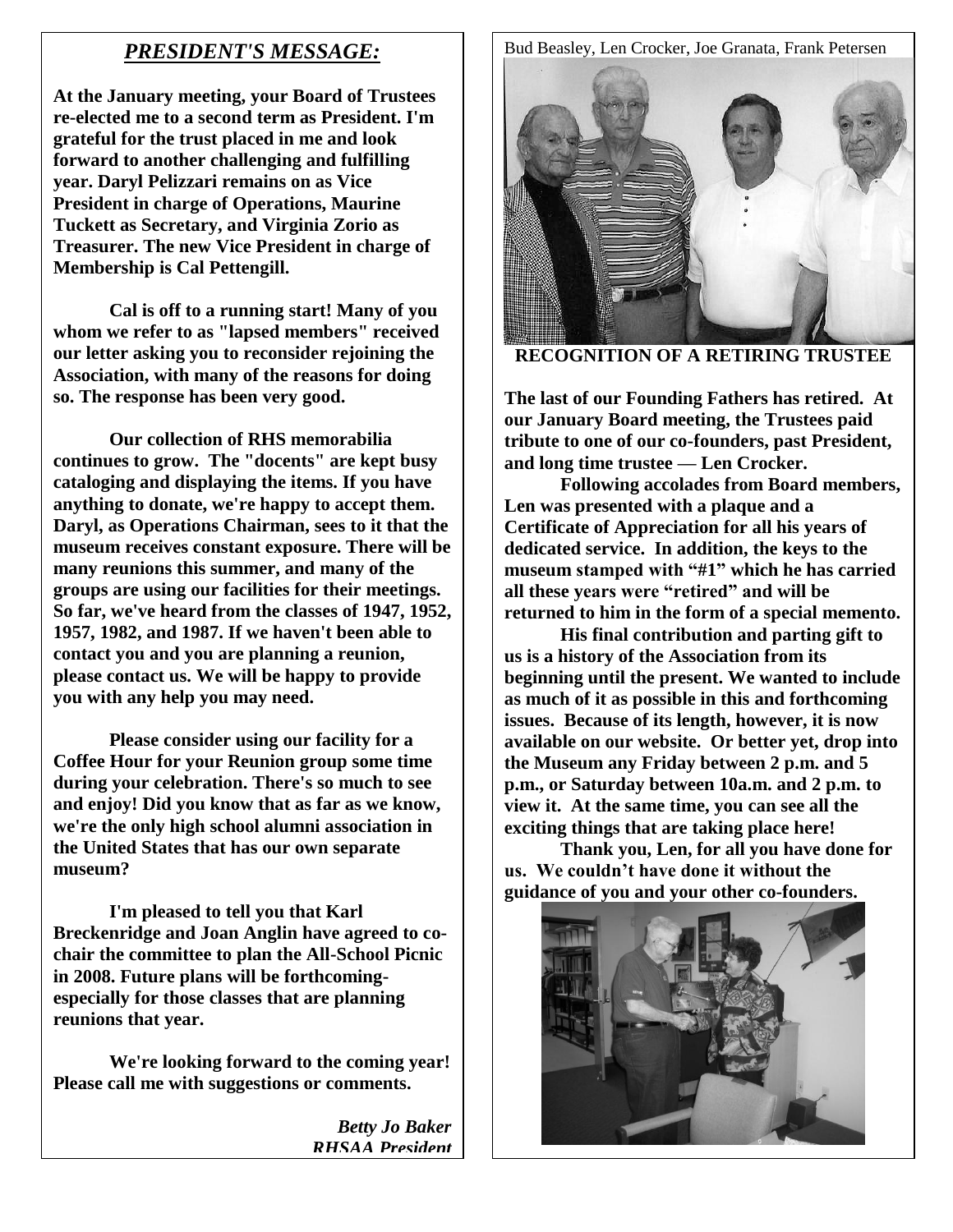

**Remembering Angie Basso Pulvino 1907 - 2007**

**Some writing assignments are fulfilling; ones to look forward to. One such was of our friend Angelina Basso, from the Class of 1927. Late in 2006 your Association determined that she was the oldest graduate of Reno High School and would reach her 100th year this summer. To make the yarn even more rewarding, her son John Ghilieri and I, with some more guys have been getting together for coffee several mornings a week, for many years now.**

**Through John, I tried to get together with Angie often but she was having a few health challenges and the visits turned into tomorrow, tomorrow. But I wrote and rewrote her story in my mind many times over – I knew through John, and his sister Catherine Ewers (both RHS alums; a second daughter Ruthie passed away) that Angelina was born in a private home at the corner of Keystone and Jones Street on July 9th of 1907 (and I might note here, a year before the Dominican Order would convert St. Mary's from a convent to a hospital.)**

**I'd write that Angie, one of five brothers and sisters, would live the first 12 years of her life on the family's ranch north of the new University of Nevada campus on land later to become the Our Lady of Sorrows Catholic cemetery. Her family was smitten by influenza during the latter days of World War I and she would be basically orphaned, cared for by an uncle but eventually taken to the orphanage – the Nevada Children's Home in Carson City.**

**She'd reside there until the beginning of her senior year of high school, when she moved in with relatives in tiny Sparks, to ride the trolley each day to and from Reno High School and graduate in 1927. I kept mentally writing her story, continuing toward her marriage and later life, but that research stopped short as her strength waned in a Reno rest home.**

**Fast forwarding to mid-March, I had made arrangements with son John to visit her and complete the story. Your Alumni Association voted Angie Life Membership in the Association and our plan was to visit her and take her photo with John and Catherine, Angie holding her Life Member plaque. Huskies Trails honcho Neal Cobb and graphic designer Cal Pettengill could then**  put this issue "to bed" for print.

**But Angie took a fall on the evening of March 21st , the night before the Thursday we were to meet. I called Ed Pine's house on that following Saturday morning – knowing that John would be there to tell me of Angie's status – but Eddy's voice told me something was out of whack. His next words broke my heart: Angie had passed away the night before, the day after we voted to honor her with Life Membership.** 

**Angie loved our school; she remained bright as a dollar and attended her class reunions up to the last one, and enjoyed our newsletters and school news through John and Catherine. Her Life Member plaque is done; how we'd love to have placed a photo of her holding that plaque above this column. We came within a day of taking that shot…we'll give the plaque to John and Catherine.**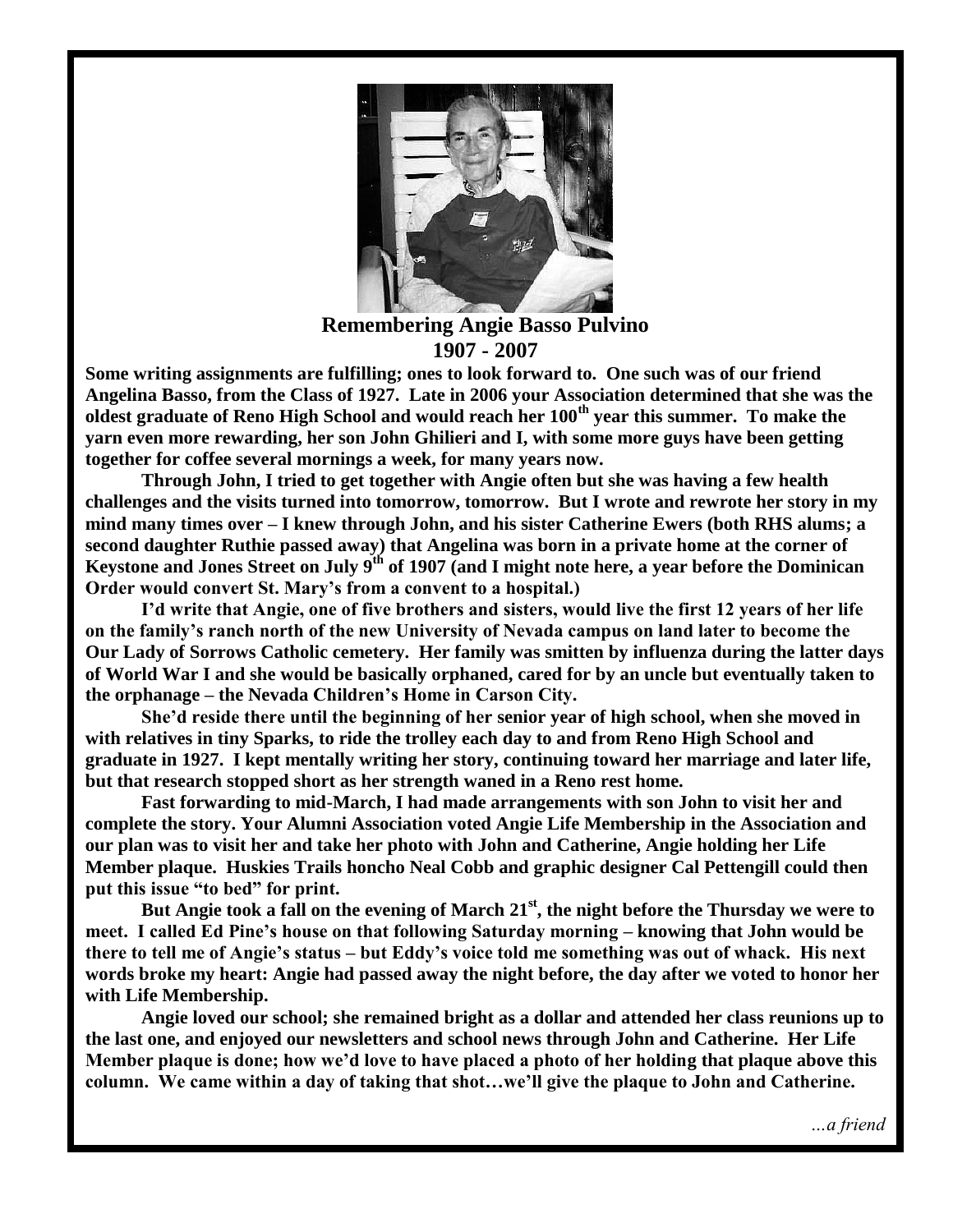### Answers

**1. 1955**

**A. 2 per cent**

**B. The merchant was allowed to deduct 2 per cent of the 2 percent that she collected**

- **2. U. S. Highway 40**
- **3. Three were Calavada Ford, Richardson-Lovelock and Bartlett Ford**
- **4. Tahoe Timber**
- **5. A semi loaded with strawberries driven by a DUI candidate who ignored the posted load limit, got stuck on the bridge and caused its collapse**
- **6. Circle RB and the Chinese Pagoda**
- **7. Lee's Drive-In, directly across the street to the north was a funeral parlor – just in case…**
- **8. Oden's Cycle Works**
- **9. Reno Junior High School from 1924 until the original B. D. Billinghurst was built in 1931**

**10. October 1949, and now located at the Livestock Events Center (Reno Rodeo Grounds)**

## 4th Triennial All-Alumni Picnic

**For all alumni, teachers, administrators and staff**

**At Reno High School**

**August 17, 2008 11:00 am until 5:00 pm**

**For information, go to our website – www.renohighalum.com Or – call Karl Breckenridge @ 775-322-5017 or karlbreckenridge@msn.com**

# *JOIN US FOR LUNCH!*

All are welcome

The first Friday of every month at 11:30 a. m.

#### Topic: HDTV SETS & CONNECTIONS

Order from the menu – separate checks GOLD 'N SILVER ~ West Room